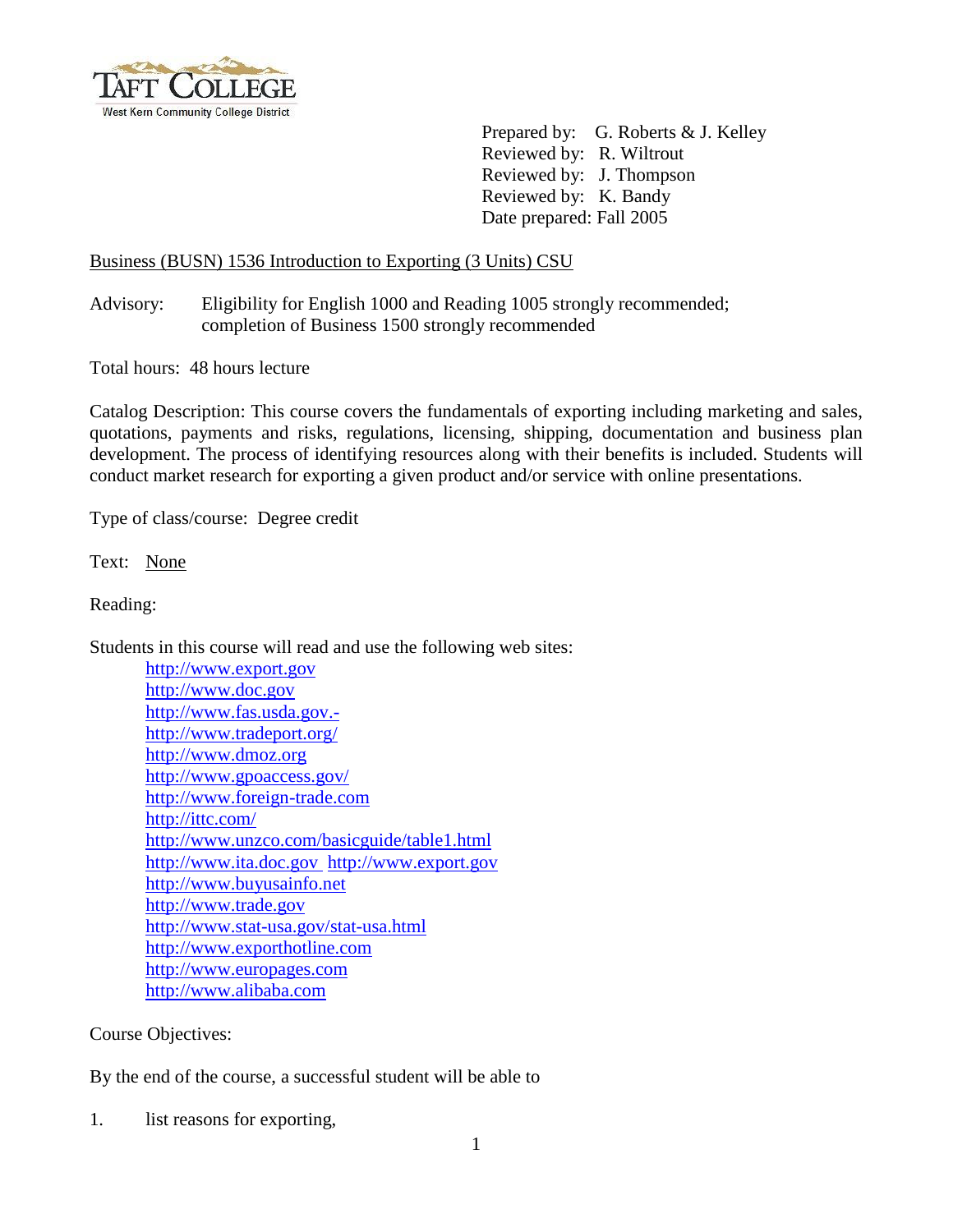

West Kern Community College District

- 2. identify advantages and disadvantages,
- 3. identify resources for exporting and how each can help,
- 4. conduct market research for exporting a product or service, and
- 5. develop a plan to export a product or service.

Course Scope, Content, and Student Learning Outcomes:

### Unit I Exporting Fundamentals

| <b>Learning Outcomes</b>                         | Assessment        |
|--------------------------------------------------|-------------------|
| List Advantages to Exporting                     | Exam 1            |
| List Disadvantages to Exporting                  | Exam 1            |
| List Reasons for Exporting                       | Exam 1            |
| <b>Identify Specific Export Markets</b>          | Exam 1, Project 1 |
| <b>Identify Exporting Resources</b>              | Exam 1, Project 1 |
| Define and Identify Foreign Trade zones          | Exam 1            |
| <b>Conduct Market research</b>                   | Project 2         |
| <b>Evaluate Markets for Best Success</b>         | Project 2         |
| <b>Identify Potential Problems for Exporting</b> | Project 2         |
| Develop a Decision to Export                     | Project 2         |

### Unit II Marketing and Sales

| <b>Learning Outcomes</b>                | Assessment     |
|-----------------------------------------|----------------|
| Number of Products and Services         | Exam 2         |
| <b>Product Classification</b>           | Exam 2         |
| Product / Service Adaptation for Export | Exam 2         |
| <b>Target Country Research</b>          | Project 3      |
| <b>Marketing Profitably</b>             | Exam 2         |
| Direct & Indirect Exporting             | Exam 2         |
| Qualifications, Agreements & Documents  | Project 4      |
| <b>Overview of Cultural Barriers</b>    | Presentation 1 |

### Unit III Quotations, Payments and Risks

| <b>Learning Outcomes</b>              | Assessment             |
|---------------------------------------|------------------------|
| <b>International Marketing Skills</b> | Presentation 2, Exam 3 |
| <b>Export Quotation Components</b>    | Presentation 2, Exam 3 |
| <b>Payment Methods</b>                | Presentation 2, Exam 3 |
| <b>Export Risk Management</b>         | Presentation 2, Exam 3 |

# Unit IV Export Regulations, Licensing, Shipping and Documentation

| <b>Learning Outcomes</b>         | Assessment |
|----------------------------------|------------|
| <b>Export Management Systems</b> | Exam 4     |